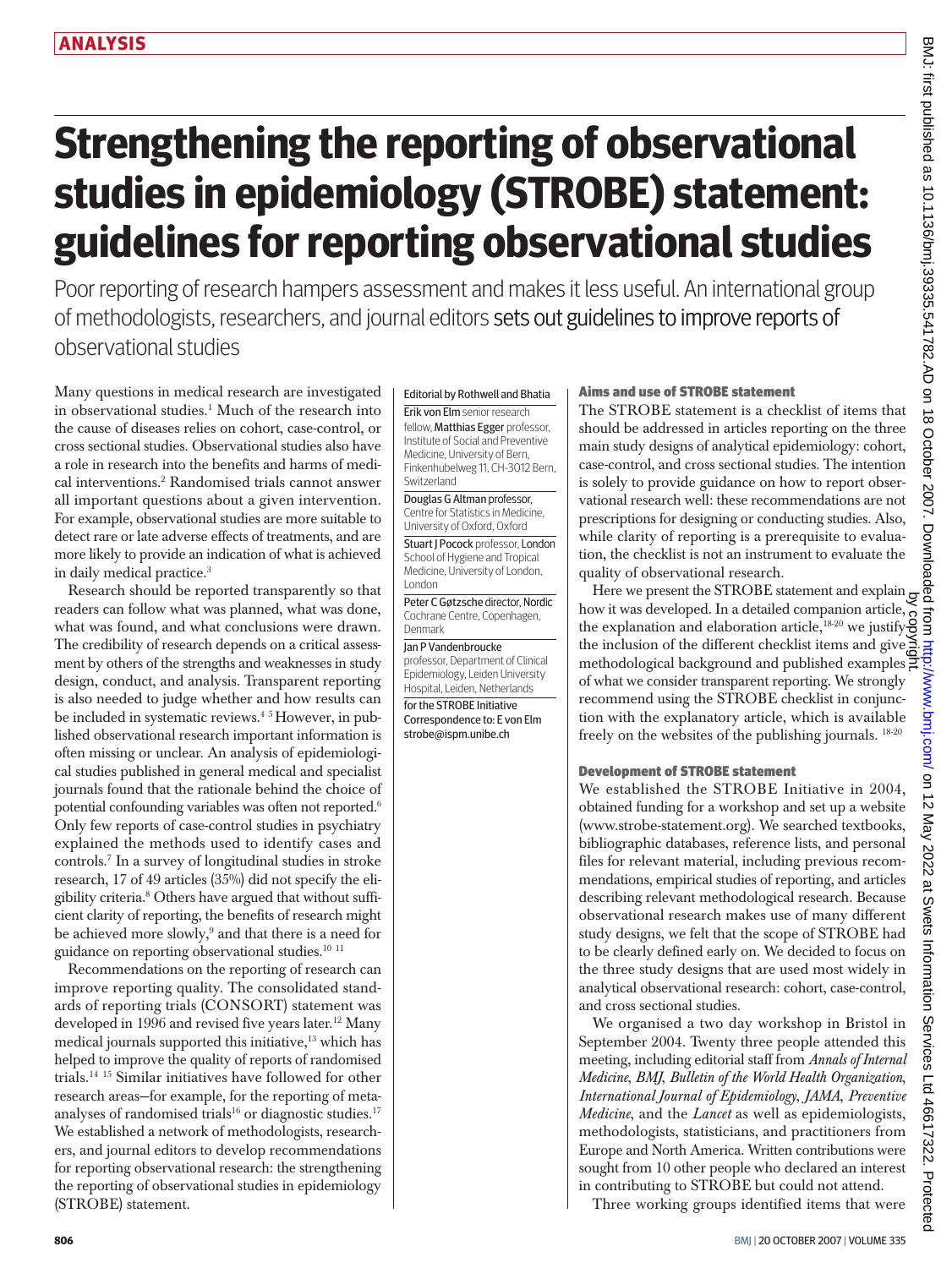deemed to be important to include in checklists for each type of study. A provisional list of items prepared in advance (available from our website) was used to facilitate discussions. The three draft checklists were then discussed by all participants and, where possible, items were revised to make them applicable to all three study designs. In a final plenary session, the group decided on the strategy for finalising and disseminating the STROBE statement.

After the workshop we drafted a combined checklist including all three designs and made it available on our website. We invited participants and additional scientists

#### STROBE statement—checklist of items that should be included in reports of observational studies

|                           | Item No        | Recommendation                                                                                                                                                                                                                                                                                                                                                                                                                                    |
|---------------------------|----------------|---------------------------------------------------------------------------------------------------------------------------------------------------------------------------------------------------------------------------------------------------------------------------------------------------------------------------------------------------------------------------------------------------------------------------------------------------|
| <b>Title and abstract</b> |                |                                                                                                                                                                                                                                                                                                                                                                                                                                                   |
|                           | $\mathbf{1}$   | (a) Indicate the study's design with a commonly used term in the title or the abstract                                                                                                                                                                                                                                                                                                                                                            |
|                           |                | (b) Provide in the abstract an informative and balanced summary of what was done and what was found                                                                                                                                                                                                                                                                                                                                               |
| Introduction              |                |                                                                                                                                                                                                                                                                                                                                                                                                                                                   |
| Background/rationale      | $\overline{2}$ | Explain the scientific background and rationale for the investigation being reported                                                                                                                                                                                                                                                                                                                                                              |
| Objectives                | 3              | State specific objectives, including any prespecified hypotheses                                                                                                                                                                                                                                                                                                                                                                                  |
| Methods                   |                |                                                                                                                                                                                                                                                                                                                                                                                                                                                   |
| Study design              | 4              | Present key elements of study design early in the paper                                                                                                                                                                                                                                                                                                                                                                                           |
| Setting                   | 5              | Describe the setting, locations, and relevant dates, including periods of recruitment, exposure, follow-up, and data collection                                                                                                                                                                                                                                                                                                                   |
| Participants              | 6              | (a) Cohort study—Give the eligibility criteria, and the sources and methods of selection of participants. Describe methods of follow-up<br>Case-control study-Give the eligibility criteria, and the sources and methods of case ascertainment and control selection. Give the<br>rationale for the choice of cases and controls<br>Cross sectional study-Give the eligibility criteria, and the sources and methods of selection of participants |
|                           |                | (b) Cohort study-For matched studies, give matching criteria and number of exposed and unexposed<br>Case-control study-For matched studies, give matching criteria and the number of controls per case                                                                                                                                                                                                                                            |
| Variables                 | $\overline{7}$ | Clearly define all outcomes, exposures, predictors, potential confounders, and effect modifiers. Give diagnostic criteria, if applicable                                                                                                                                                                                                                                                                                                          |
| Data sources/ measurement | $8*$           | For each variable of interest, give sources of data and details of methods of assessment (measurement). Describe comparability of<br>assessment methods if there is more than one group                                                                                                                                                                                                                                                           |
| <b>Bias</b>               | 9              | Describe any efforts to address potential sources of bias                                                                                                                                                                                                                                                                                                                                                                                         |
| Study size                | 10             | Explain how the study size was arrived at                                                                                                                                                                                                                                                                                                                                                                                                         |
| Quantitative variables    | 11             | Explain how quantitative variables were handled in the analyses. If applicable, describe which groupings were chosen and why                                                                                                                                                                                                                                                                                                                      |
| Statistical methods       | 12             | (a) Describe all statistical methods, including those used to control for confounding                                                                                                                                                                                                                                                                                                                                                             |
|                           |                | (b) Describe any methods used to examine subgroups and interactions                                                                                                                                                                                                                                                                                                                                                                               |
|                           |                | (c) Explain how missing data were addressed                                                                                                                                                                                                                                                                                                                                                                                                       |
|                           |                | (d) Cohort study-If applicable, explain how loss to follow-up was addressed<br>Case-control study-If applicable, explain how matching of cases and controls was addressed<br>Cross sectional study—If applicable, describe analytical methods taking account of sampling strategy                                                                                                                                                                 |
|                           |                | (e) Describe any sensitivity analyses                                                                                                                                                                                                                                                                                                                                                                                                             |
| <b>Results</b>            |                |                                                                                                                                                                                                                                                                                                                                                                                                                                                   |
| Participants              | $13*$          | (a) Report numbers of individuals at each stage of study-eg numbers potentially eligible, examined for eligibility, confirmed<br>eligible, included in the study, completing follow-up, and analysed                                                                                                                                                                                                                                              |
|                           |                | (b) Give reasons for non-participation at each stage                                                                                                                                                                                                                                                                                                                                                                                              |
|                           |                | (c) Consider use of a flow diagram                                                                                                                                                                                                                                                                                                                                                                                                                |
| Descriptive data          | $14*$          | (a) Give characteristics of study participants (eg demographic, clinical, social) and information on exposures and potential confounders                                                                                                                                                                                                                                                                                                          |
|                           |                | (b) Indicate number of participants with missing data for each variable of interest                                                                                                                                                                                                                                                                                                                                                               |
|                           |                | (c) Cohort study-Summarise follow-up time (eg average and total amount)                                                                                                                                                                                                                                                                                                                                                                           |
| Outcome data              | $15*$          | Cohort study-Report numbers of outcome events or summary measures over time                                                                                                                                                                                                                                                                                                                                                                       |
|                           |                | Case-control study-Report numbers in each exposure category, or summary measures of exposure                                                                                                                                                                                                                                                                                                                                                      |
| Main results              | 16             | Cross sectional study-Report numbers of outcome events or summary measures<br>(a) Report the numbers of individuals at each stage of the study—eg numbers potentially eligible, examined for eligibility, confirmed<br>eligible, included in the study, completing follow-up, and analysed                                                                                                                                                        |
|                           |                | (b) Give reasons for non-participation at each stage                                                                                                                                                                                                                                                                                                                                                                                              |
|                           |                | (c) Consider use of a flow diagram                                                                                                                                                                                                                                                                                                                                                                                                                |
| Other analyses            | 17             | Report other analyses done-eg analyses of subgroups and interactions, and sensitivity analyses                                                                                                                                                                                                                                                                                                                                                    |
| Discussion                |                |                                                                                                                                                                                                                                                                                                                                                                                                                                                   |
| Key results               | 18             | Summarise key results with reference to study objectives                                                                                                                                                                                                                                                                                                                                                                                          |
| Limitations               | 19             | Discuss limitations of the study, taking into account sources of potential bias or imprecision. Discuss both direction and magnitude<br>of any potential bias                                                                                                                                                                                                                                                                                     |
| Interpretation            | 20             | Give a cautious overall interpretation of results considering objectives, limitations, multiplicity of analyses, results from similar<br>studies, and other relevant evidence                                                                                                                                                                                                                                                                     |
| Generalisability          | 21             | Discuss the generalisability (external validity) of the study results                                                                                                                                                                                                                                                                                                                                                                             |
| Other information         |                |                                                                                                                                                                                                                                                                                                                                                                                                                                                   |
| Funding                   | 22             | Give the source of funding and the role of the funders for the present study and, if applicable, for the original study on which the<br>present article is based                                                                                                                                                                                                                                                                                  |

\*Give information separately for cases and controls in case-control studies and, if applicable, for exposed and unexposed groups in cohort and cross sectional studies. The STROBE checklist is best used in conjunction with the explanation and elaboration article.<sup>18-20</sup> This article and separate versions of the checklist for cohort, case-control, and cross sectional studies are available atwww.strobe-statement.org.